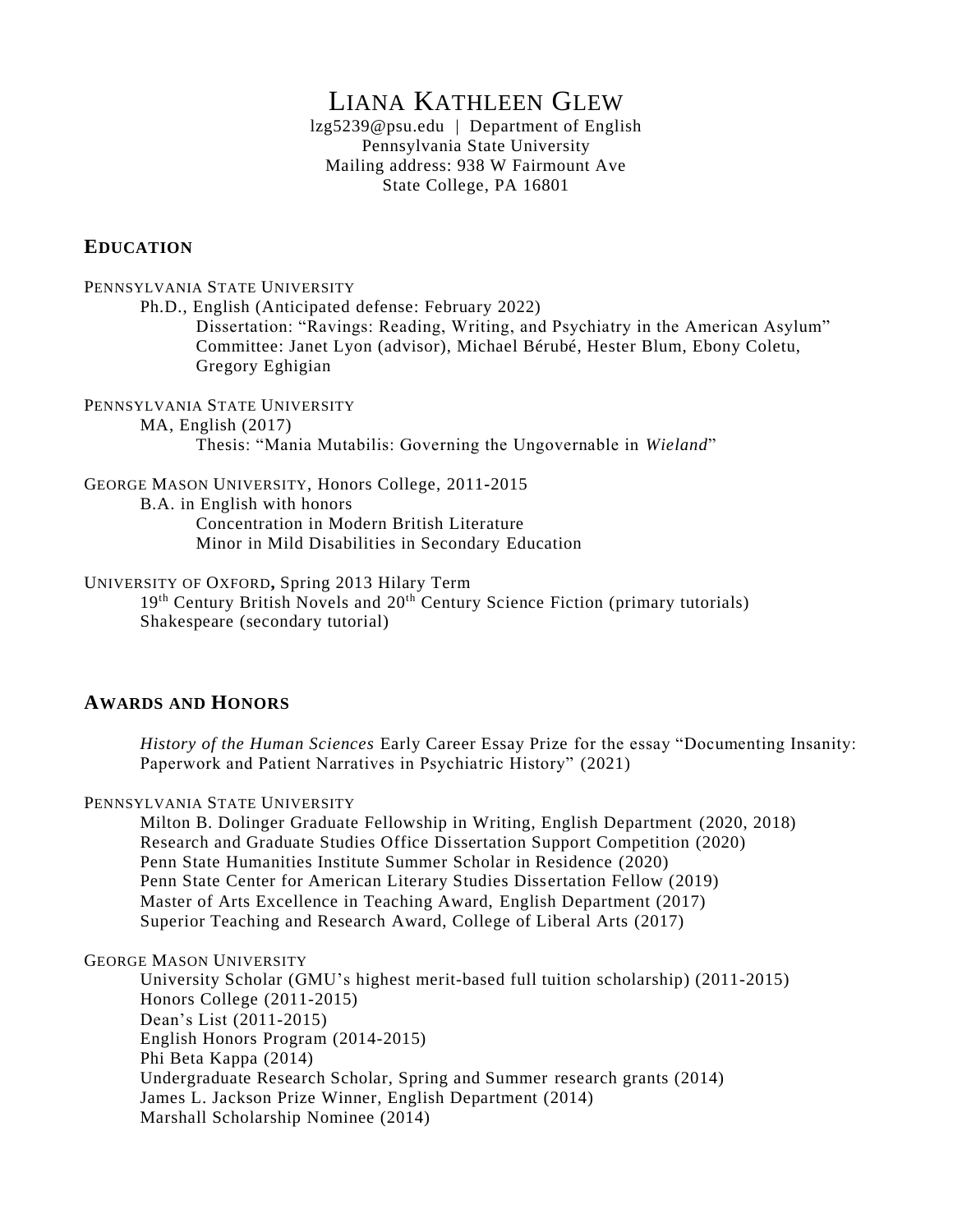## **PUBLICATIONS AND MEDIA**

- "Documenting Insanity: Paperwork and Patient Narratives in Psychiatric History," *History of the Human Sciences,* Forthcoming.
- "Ephemeral Madness: the Patient-Theorists of Psychiatric Archives," *Cripping the Archive: Disability, Power, and History,* ed. Stefanie Hunt-Kennedy and Jenifer Barclay, Forthcoming.
- Book Review: Troy Rondinone, *Nightmare Factories: The Asylum in the American Imagination (2019), Journal of Literary and Cultural Disability Studie s*, vol. 15, no. 3, p. 374-377.
- "Memoirs of Madness," Biography and Evidence Forum, *J19: The Journal of Nineteenth-Century Americanists*, vol. 9 no. 1, Spring 2021, p. 97-104.
- "Ectoplasmic Nervousness: Mediumship and Medicine," invited essay for *The Revolution (Relaunch)* (an online revival of the weekly women's rights newspaper), August 2019.
- Author/Host: "On Intake and Insanity: Women's Narratives of Institutionalization," C19 Podcast Season 2 Episode 8, May 2019.

## **PAPERS AND WORKSHOPS**

- "Rethinking Biography: Insights from J19 Mega -Forum Contributors," September 2021
- "Portraits of Crisis: Narrative Ethics and Memoirs of Mental Illness," Health Humanities Consortium International Conference, Virtual, March 2021
- "Not Sane: on Diagnostic Reading," C19 Conference, Virtual, October 2020
- "Intake and Insanity," American Society for Bioethics and Humanities Conference, Pittsburgh PA, October 2019
- "The Insane Artist Revisited," Northeast Modern Language Association (NeMLA) Conference, Washington DC, March 2019
- "Insane by Design," Legacies of the Enlightenment Conference and Workshop, East Lansing Michigan, October 2018
- "Meteoric Chaos in a Nineteenth-Century Asylum," Northeast Modern Language Association (NeMLA), Pittsburgh PA, April 2018
- "Meteorology: Dancing, Laughter, and Love in a Nineteenth-Century Asylum," Bavarian American Academy: Questions of the Archive, Nuremberg Germany, May 2017
- "Hope in Prognosis: Bodily and Environmental Crisis in 'Beasts of the Southern Wild,'" Caring Across Species: Cripping Animal Ethics Workshop, PSU, March 2017
- "Disability in Thylias Moss's Slave Moth," Society for the Study of Southern Literature Conference, Boston University, March 2016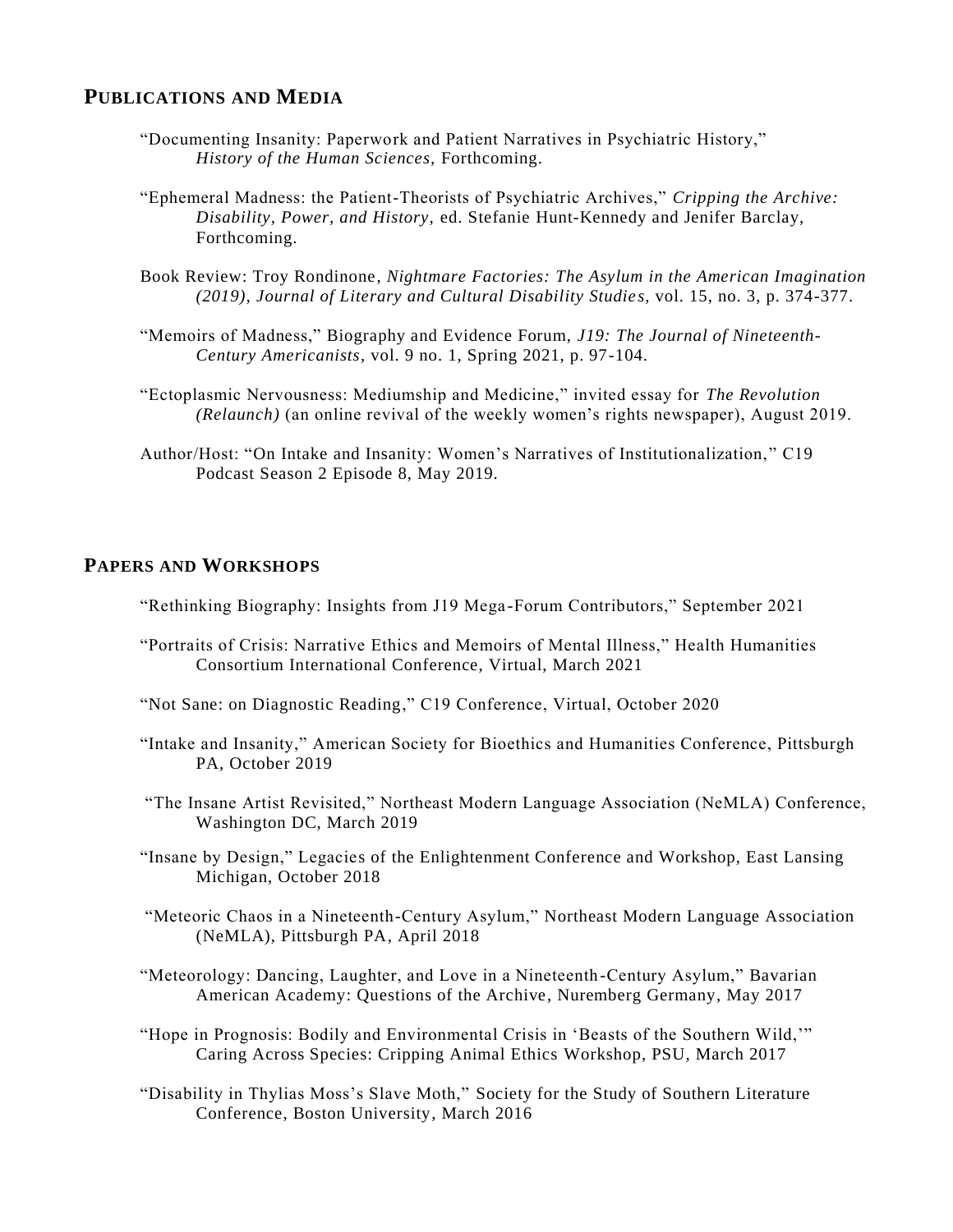- "Flesh, Blood, and Bone: Physical Bodies in Yoknapatawpha," Southern Writers, Southern Writing Graduate Conference, Oxford MS, July 2014
- "Lightening Pedagogy" talk on undergraduate research, Society for the Study of Southern Literature Conference, Arlington VA, March 2014
- Panel Chair: "Narrating the Asylum: Disability Studies and Narrative Bioethics," American Society for Bioethics and Humanities Conference, Pittsburgh PA, October 2019

Workshop co-leader: Disability Studies and Rhetoric, Camp Rhetoric, PSU, March 2018

## **TEACHING AND RESEARCH**

GRADUATE INSTRUCTOR, Fall 2015-Present, PSU

- 1 Section, English 030H: "Honors Rhetoric and Composition: The Rhetoric of Quacks and Charlatans"
- 2 Sections, English 228: "Introduction to Disability Studies in the Humanities"
- 8 Sections, English 015: "Rhetoric and Composition"
- 1 Section, English 015 LEAP: "Rhetoric and Composition for Education Majors"
- 3 Sections, English 015A: "Rhetoric and Composition with a Focus on Diversity"

BIOETHICS COLLOQUIUM MEMBER, 2017-Present, PSU

RESTORATIVE JUSTICE INITIATIVE, Spring-Fall 2019, PSU/Centre County Correctional Facility Instructor: "Women's Creative Writing," CCCF Participant: CI 895, "Teaching in Correctional Facilities," PSU

RESEARCH ASSISTANT FOR PROFESSOR JANET LYON, Spring 2020, PSU

INVITED LECTURES ON DISABILITY STUDIES AND MEDICINE SC 205N/PHIL 131N, "BS: Identifying Bias and Falsehood," Spring 2021, PSU PHIL 432, "Medical and Health Care Ethics," Spring and Fall 2020, Spring 2021, PSU LA 197, "Bioethics and Science Fiction," Summer 2020, PSU PHIL 132, "Intro to Bioethics," Fall 2018, PSU

RESEARCH ASSISTANT, Penn State Center for American Literary Studies (CALS), 2017-2018 Duties included:

Program planning: Centre County Community Read, "What is Activist Literature?" roundtable, Sunil Yapa author event, "Institutionally Speaking: The Objects of American Literary and Cultural Criticism" Symposium Moderator: "What is Activist Literature?" roundtable

Introduction/Wrap-Up: "Institutionally Speaking" Symposium, Yapa author event

Other: Website updates/management, poster design, and communications

RESEARCH ASSISTANT FOR PROFESSOR CHRISTOPHER CASTIGLIA, Fall 2016, PSU

MORRIS HILLS REGIONAL DISTRICT SUBSTITUTE TEACHER, 2013 – 2015, Rockaway NJ